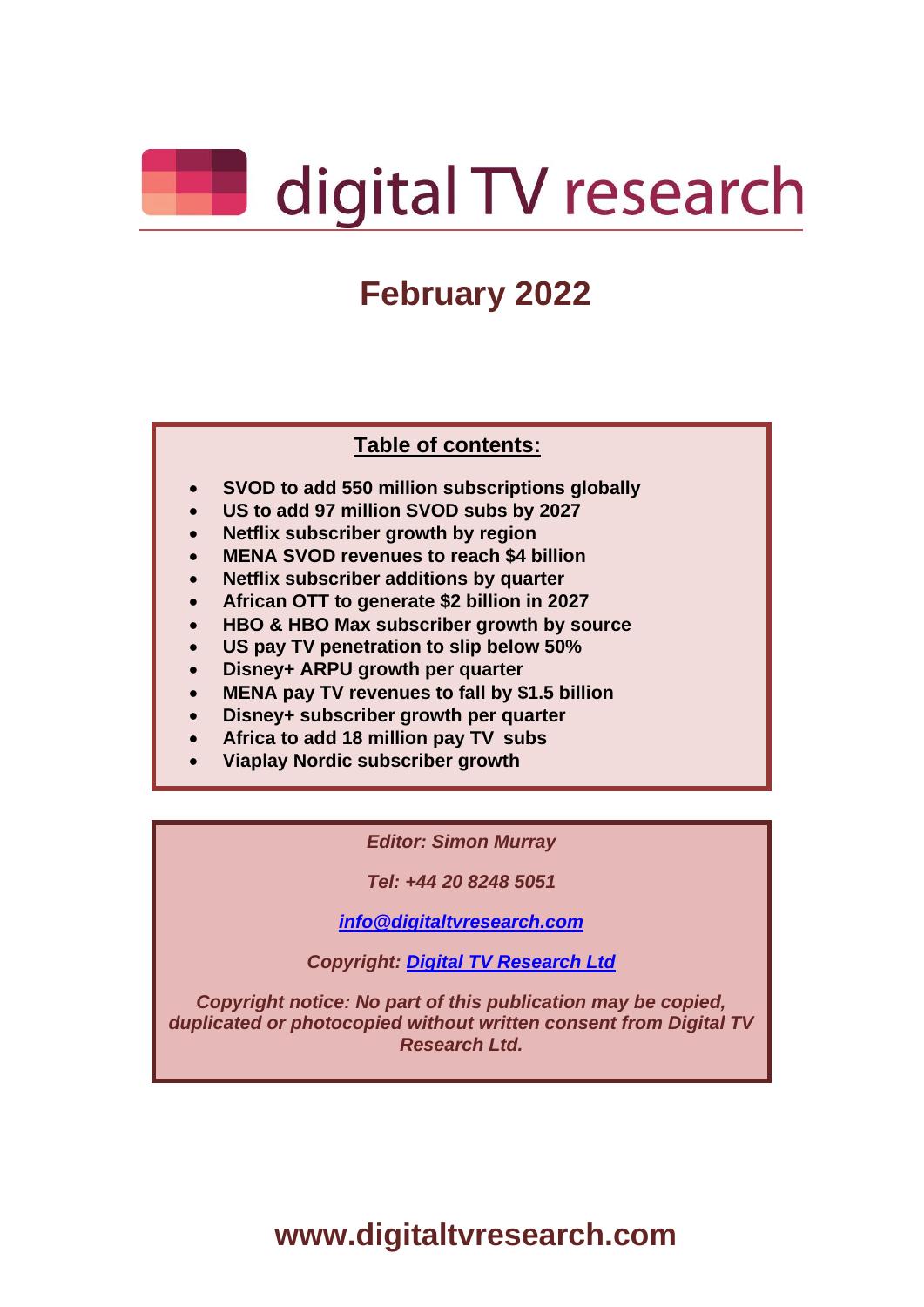

#### **SVOD to add 550 million subscriptions globally**

Global SVOD subscriptions will increase by 550 million between 2021 and 2027 to reach 1.75 billion. China and the US will together account for 48% of the world's total by 2027.

Simon Murray, Principal Analyst at Digital TV Research, said: "China and the US had a similar number of gross subscriptions by end-2021. Due to government pressure, China's growth is decelerating, with 374 million subscriptions by 2027. The US will continue to grow, with 456 million subscriptions expected by 2027."



Three US-based platforms will control half the world's SVOD subscriptions by 2027. Despite its maturity, Netflix will add 60 million subscribers between 2021 and 2027.

Disney+ will overtake Netflix in subscription terms in 2028. Disney+ will add 146 million subscribers between 2021 and 2027 to take its total to 276 million. About 106 million of Disney+' subscribers will be in the 13 Asian countries under the Hotstar brand in 2027.

HBO Max will add 65 million subscribers to total 90 million in 2027. Paramount+ [including SkyShowtime] will increase by 55 million subscribers to reach 88 million by 2027.

For more information the **[SVOD Forecasts Update report](https://digitaltvresearch.com/product/svod-forecasts-update/)**, *please contact: Simon Murray, [simon@digitaltvresearch.com,](mailto:simon@digitaltvresearch.com) Tel: +44 20 8248 5051*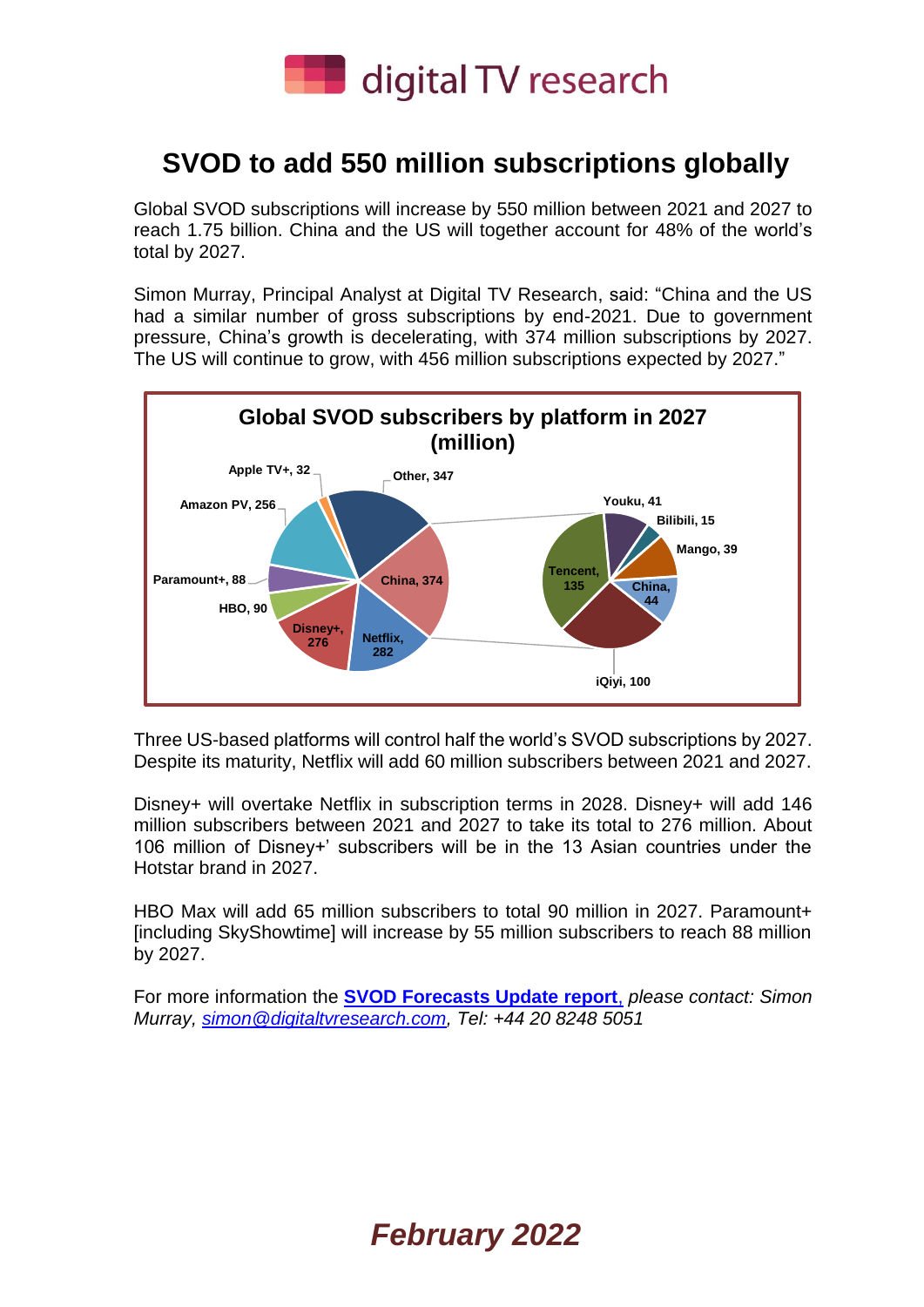

## **US to add 97 million SVOD subs by 2027**

Gross SVOD subscriptions [for movies, linear channels and TV episodes excluding other platforms such as sports] in the US will climb from 331 million at end-2021 to 428 million in 2027.

About 86% of TV households will subscribe to at least one SVOD platform by 2027. The average SVOD household will pay for 4.09 SVOD platforms by 2027.



Netflix will only add 2 million subscribers between 2021 and 2027. Newer platforms such as Disney+ (12 million additions), Hulu (13 million) and HBO Max (up by 31 million) will be the big gainers.

Simon Murray, Principal Analyst at Digital TV Research, said: "Some claimed recently that the US SVOD market is at saturation point. Although we expect some deceleration, there is still plenty of growth to be had in the US SVOD market."

For more information **[on the North America OTT TV & Video](https://digitaltvresearch.com/product/north-america-ott-tv-and-video-forecasts/) Forecasts report,** *please contact: Simon Murray, [simon@digitaltvresearch.com,](mailto:simon@digitaltvresearch.com) Tel: +44 20 8248 5051*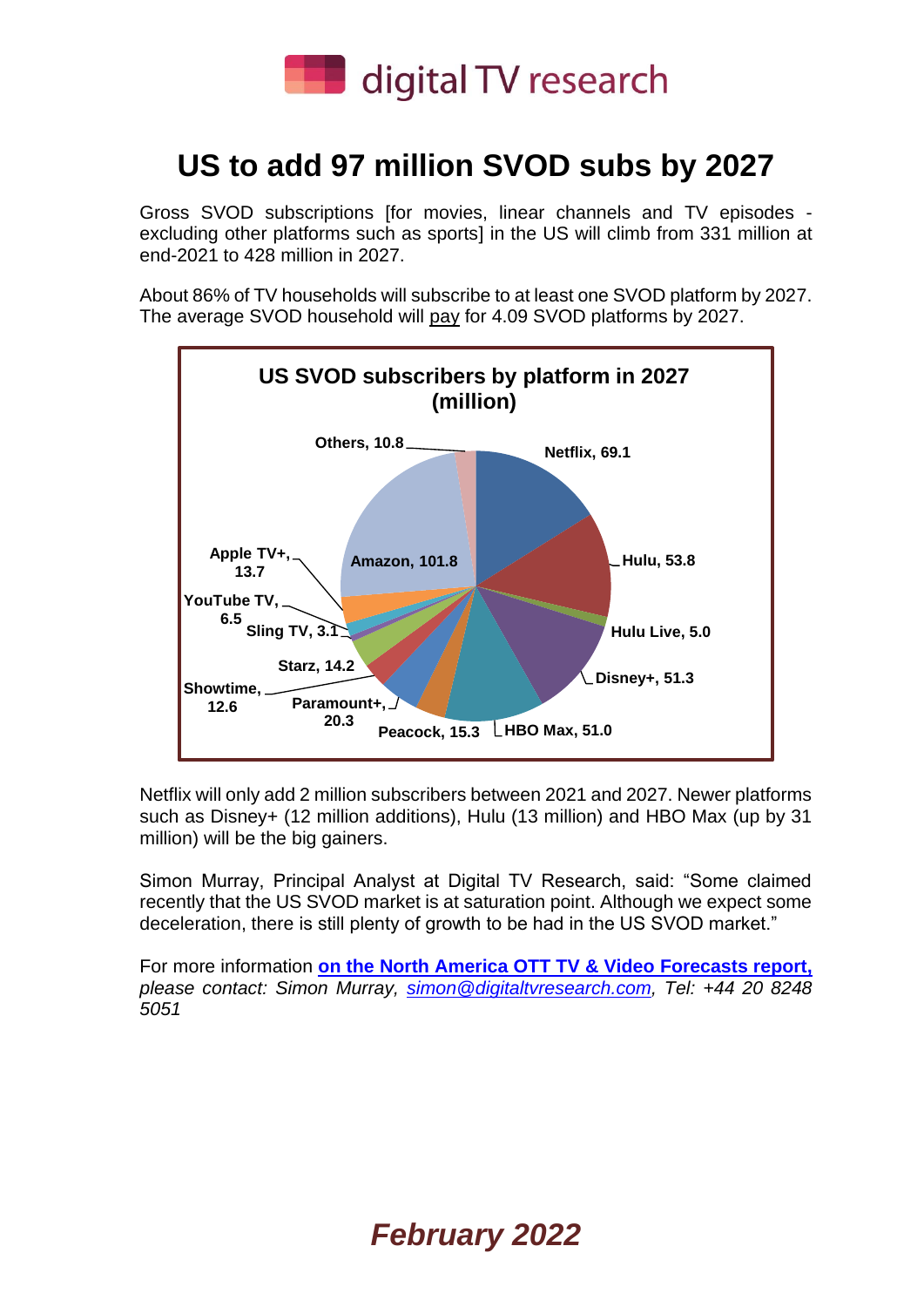

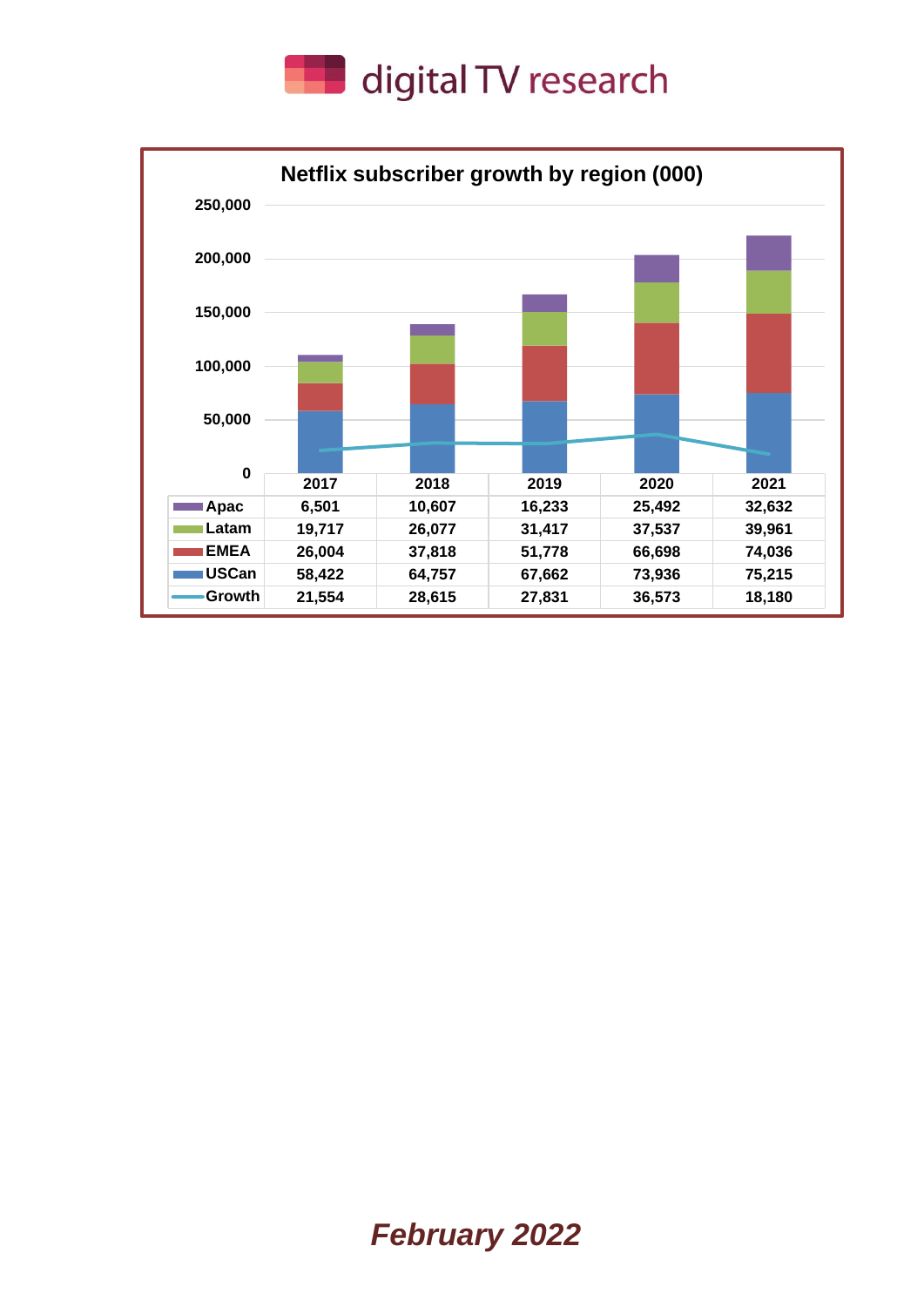

### **MENA SVOD revenues to reach \$4 billion**

SVOD revenues for 20 countries in the MENA region will grow by \$2.3 billion between 2021 and 2027 to reach \$4 billion. Leader Turkey will triple its total to \$1.27 billion by 2027.

Simon Murray, Principal Analyst at Digital TV Research, said: "Netflix will generate half - \$1.90 billion - of MENA's \$4 billion SVOD revenues by 2027. Second-placed Disney+ will be a long way behind with \$589 million."



MENA will have 36.70 million SVOD subscriptions by 2027. Netflix will account for 30% of this total. Disney+ will start in the Arabic countries, Israel and Turkey in 2022 – quickly growing to 6.5 million subscribers by 2027. Regional player StarzPlay will have 2.98 million subscribers [excluding its operation in Pakistan] by 2027 - 1 million more than in 2021.

For more information **[on the Middle East and North Africa OTT TV and Video](https://digitaltvresearch.com/product/middle-east-and-north-africa-ott-tv-and-video-forecasts/)  [Forecasts report,](https://digitaltvresearch.com/product/middle-east-and-north-africa-ott-tv-and-video-forecasts/)** *please contact: Simon Murray, [simon@digitaltvresearch.com,](mailto:simon@digitaltvresearch.com) Tel: +44 20 8248 5051*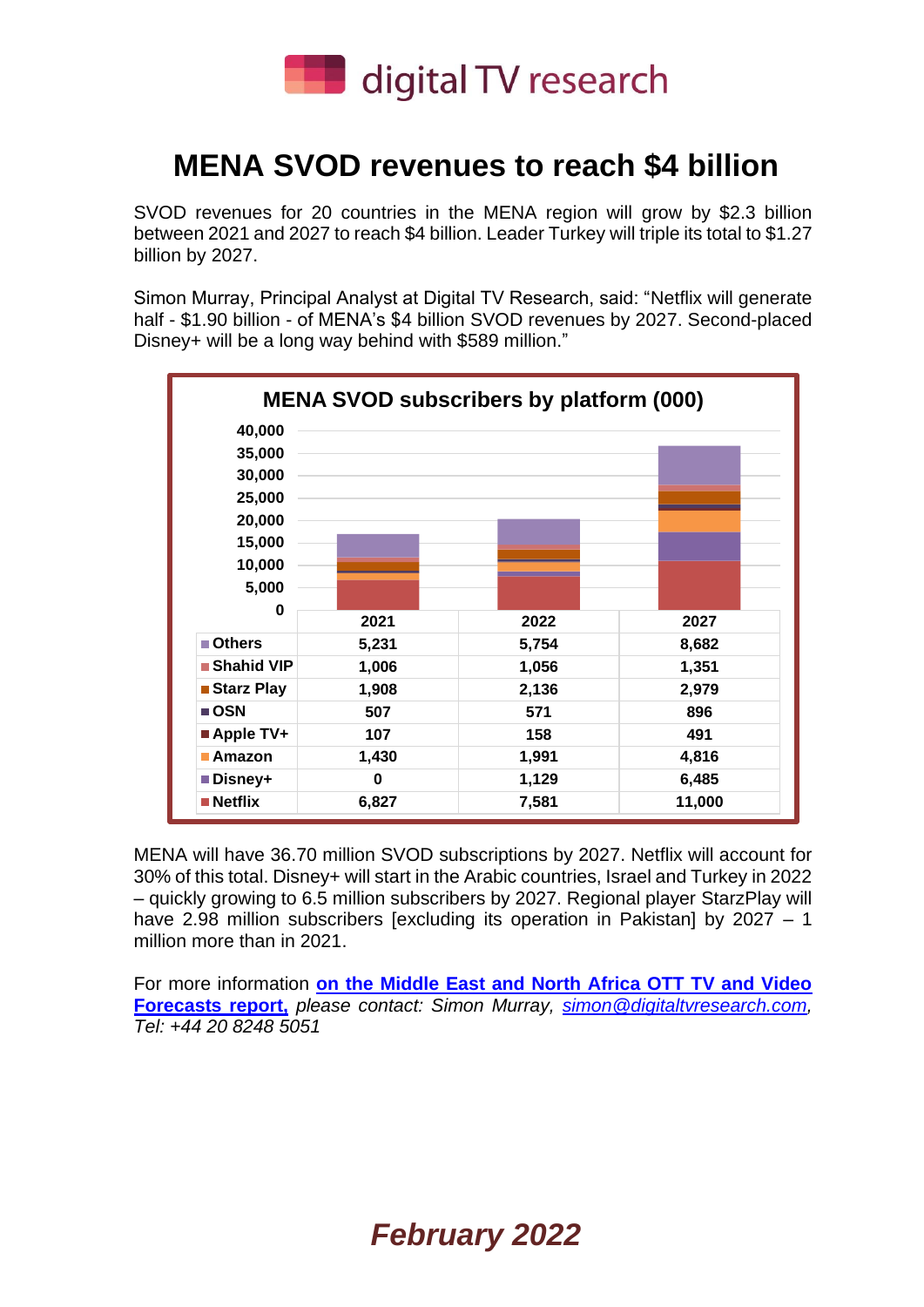

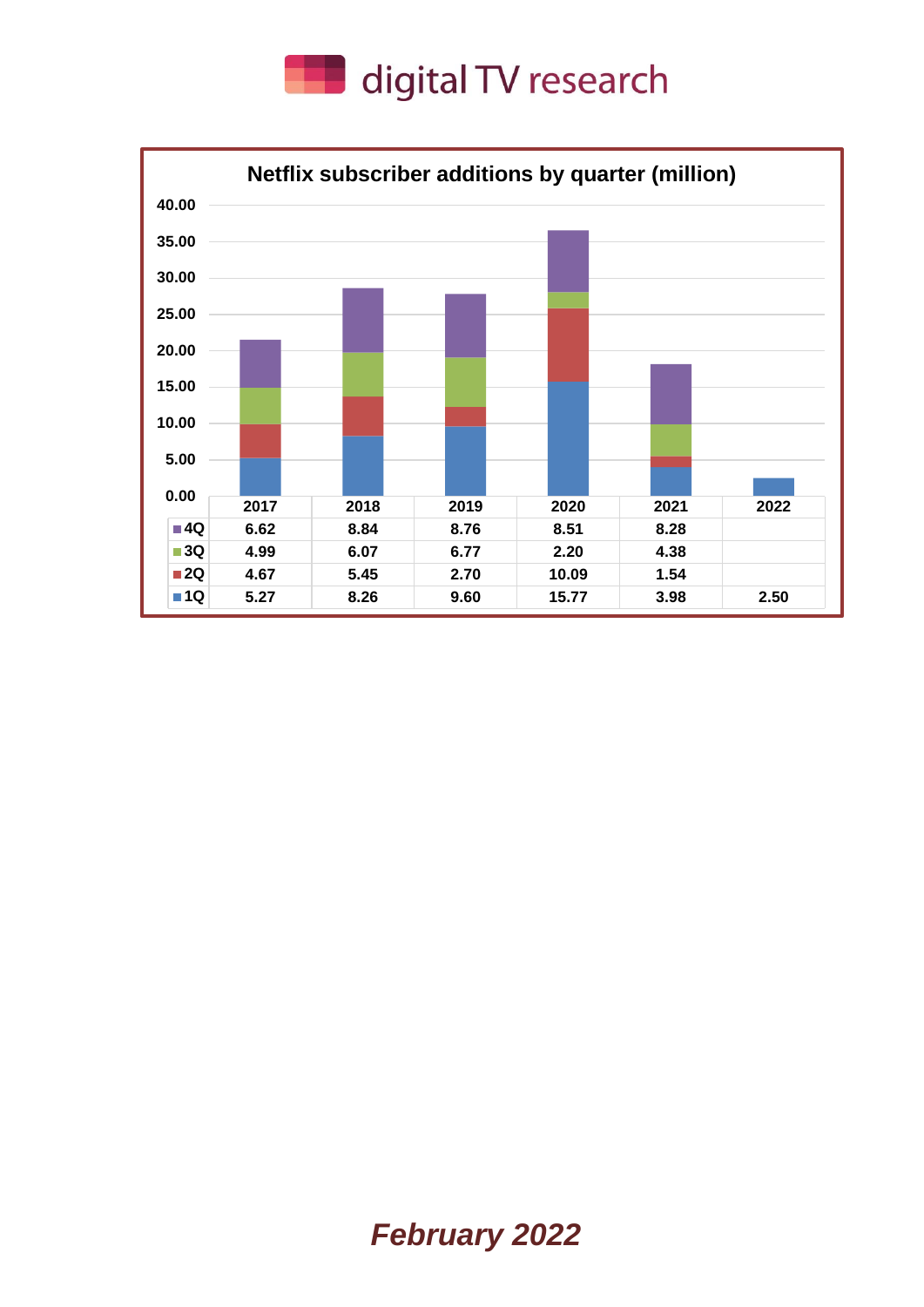

## **African OTT to generate \$2 billion in 2027**

African OTT movie and TV episode revenues will reach \$2 billion by 2027 – triple from \$623 million in 2021. South Africa and Nigeria will together account for 56% of the total by 2027, leaving \$896 million divided between the other 33 countries. SVOD revenues will reach \$1.66 billion by 2027; up from \$476 million in 2021.



Digital TV Research forecasts 13.72 million SVOD subscriptions by 2027, up from 4.89 million at end-2021. Netflix will account for 47% of the region's SVOD subscriptions by 2027. With no Amazon Prime countries in Africa, Amazon Prime Video is forecast to have 2.18 million paying subscribers by 2027.

Simon Murray, Principal Analyst at Digital TV Research, said: "Disney+ will only have a limited roll-out: South Africa (2022) and Nigeria (2023). We do not think that Paramount+, HBO Max or Peacock will start as standalone platforms in Africa. HBO will continue its distribution deal with Showmax."

Murray continued: "Francophone MyCanal started as a free add-on for Canal Plus pay TV subscribers in 2021. In our last forecasts, we expected MyCanal to be a standalone platform. We now do not believe that this will happen. This will stifle SVOD growth in the Francophone countries."

For more information **[on the Africa OTT TV and Video Forecasts report](https://digitaltvresearch.com/product/africa-ott-tv-and-video-forecasts/)**, *please contact: Simon Murray, [simon@digitaltvresearch.com,](mailto:simon@digitaltvresearch.com) Tel: +44 20 8248 5051*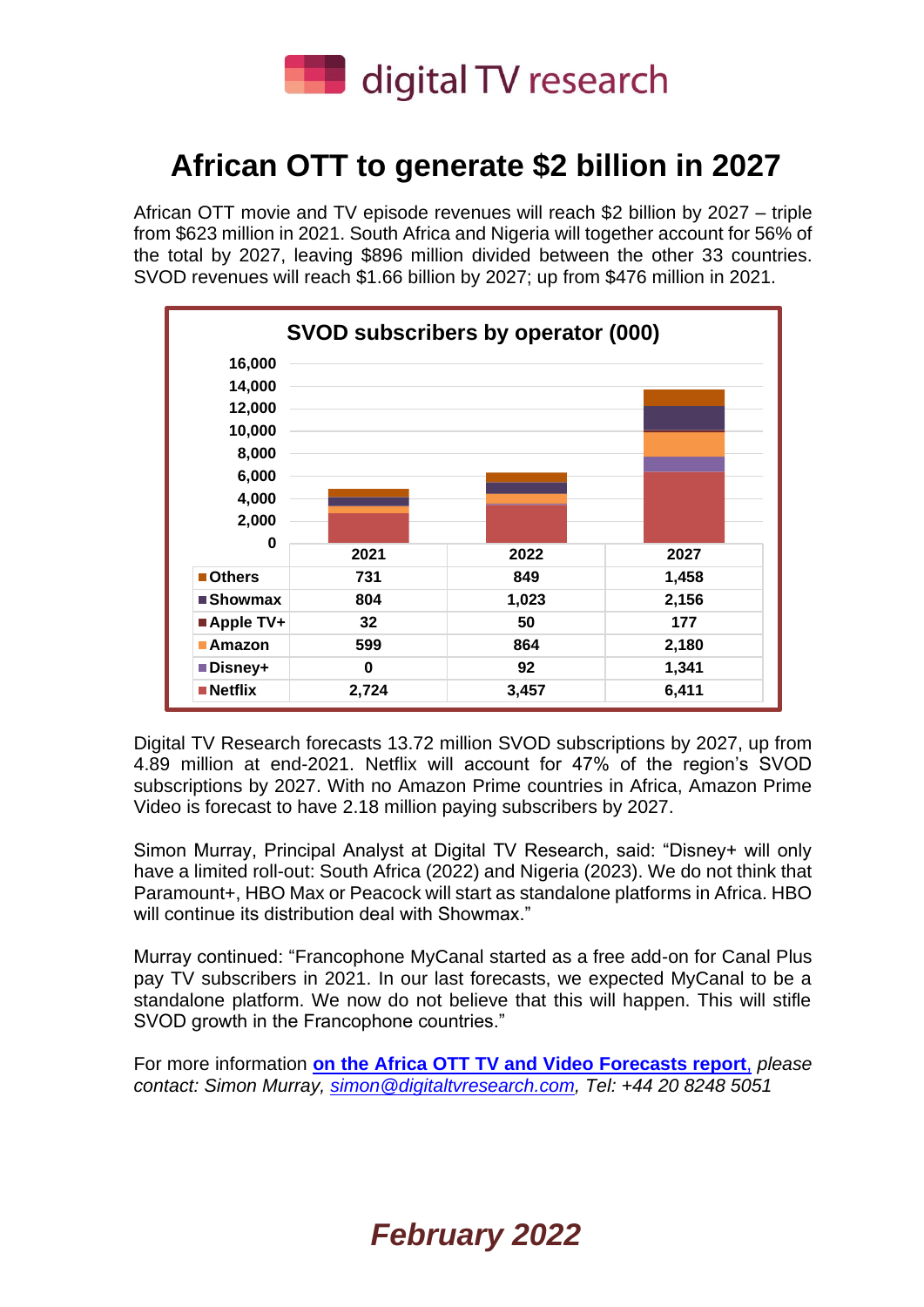

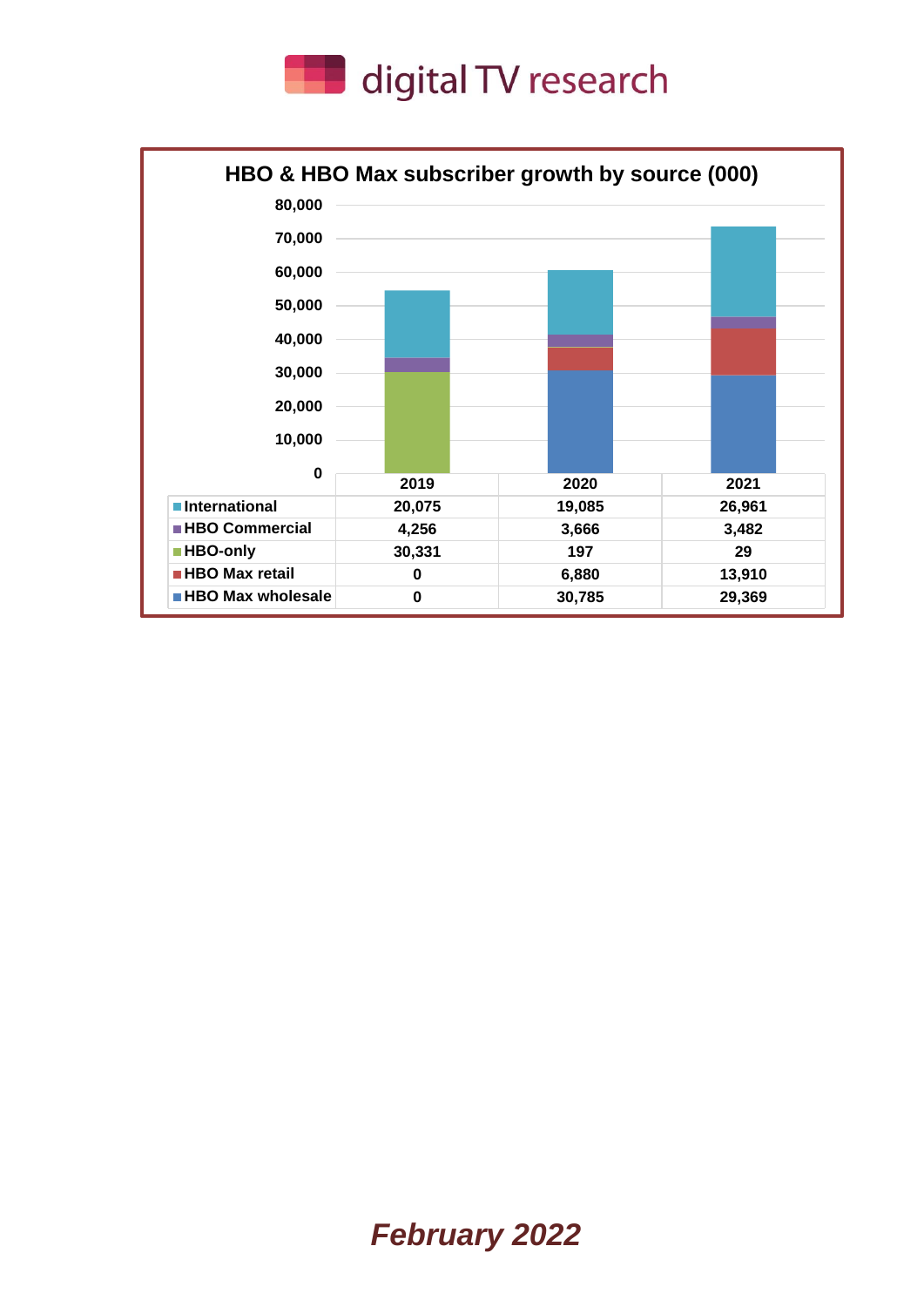

#### **US pay TV penetration to slip below 50%**

US traditional pay TV penetration will slip below 50% of TV households in 2026 – down from 91% in 2010 and down from 60% in 2021. Digital TV Research forecasts 60 million pay TV subscribers by 2027; declining from 105 million in the peak year of 2010.



Simon Murray, Principal Analyst at Digital TV Research, said: "The US lost 6 million pay TV subscribers each year from 2019 to 2021. Losses will decrease from now on, but the 2027 total will be 12 million lower than 2021."

The number of households without a pay TV subscription will rocket from 11.34 million in 2010 to 72.86 million in 2027 due mainly to cord-cutting.

Pay TV revenues peaked in 2014, at \$101 billion. A \$48 billion decline is forecast between 2014 and 2027; halving the total to \$53 billion.

For more information on **[the North America Pay TV](https://digitaltvresearch.com/product/north-america-pay-tv-forecasts/) Forecasts report**, *please contact: Simon Murray, [simon@digitaltvresearch.com,](mailto:simon@digitaltvresearch.com) Tel: +44 20 8248 5051*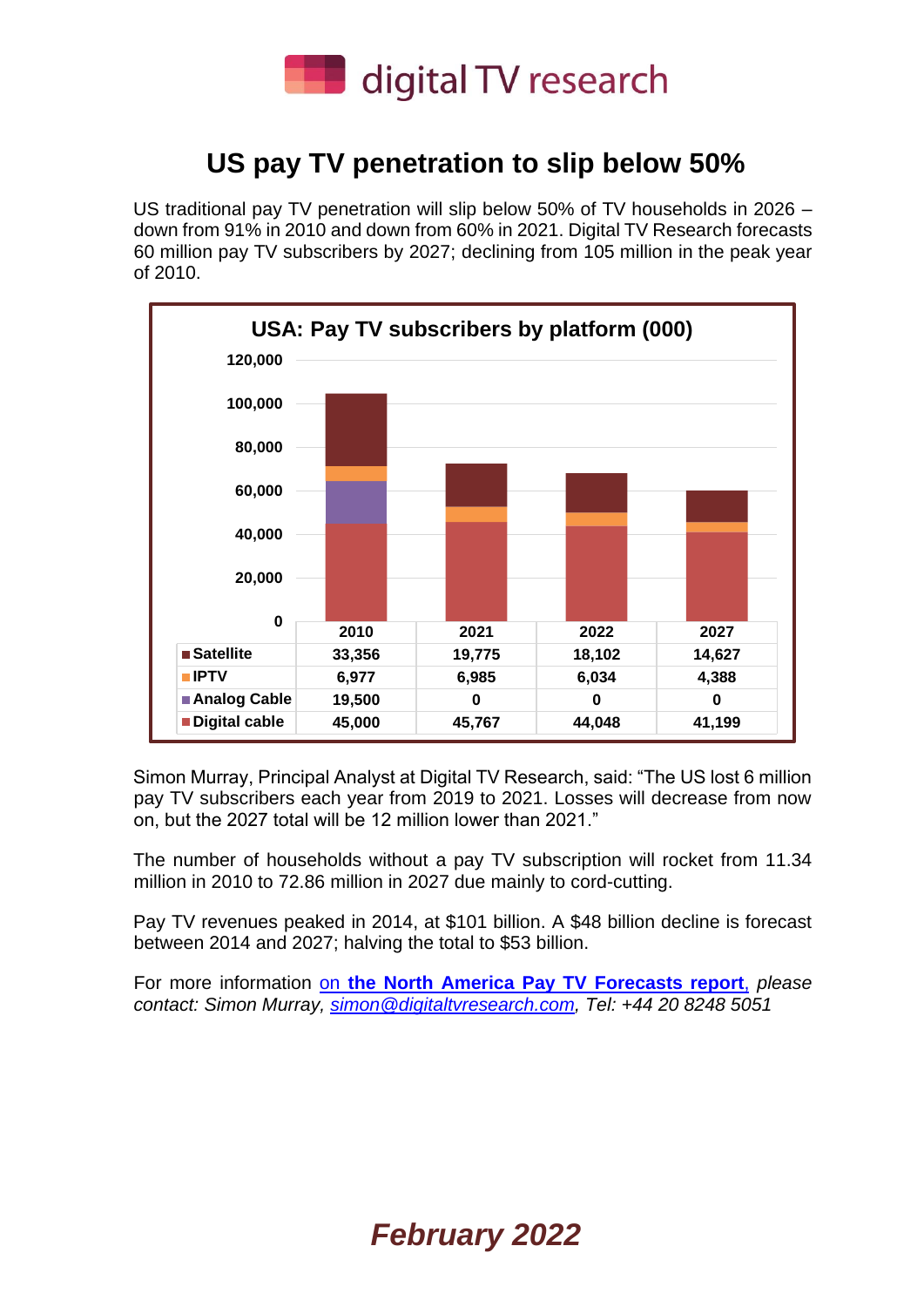

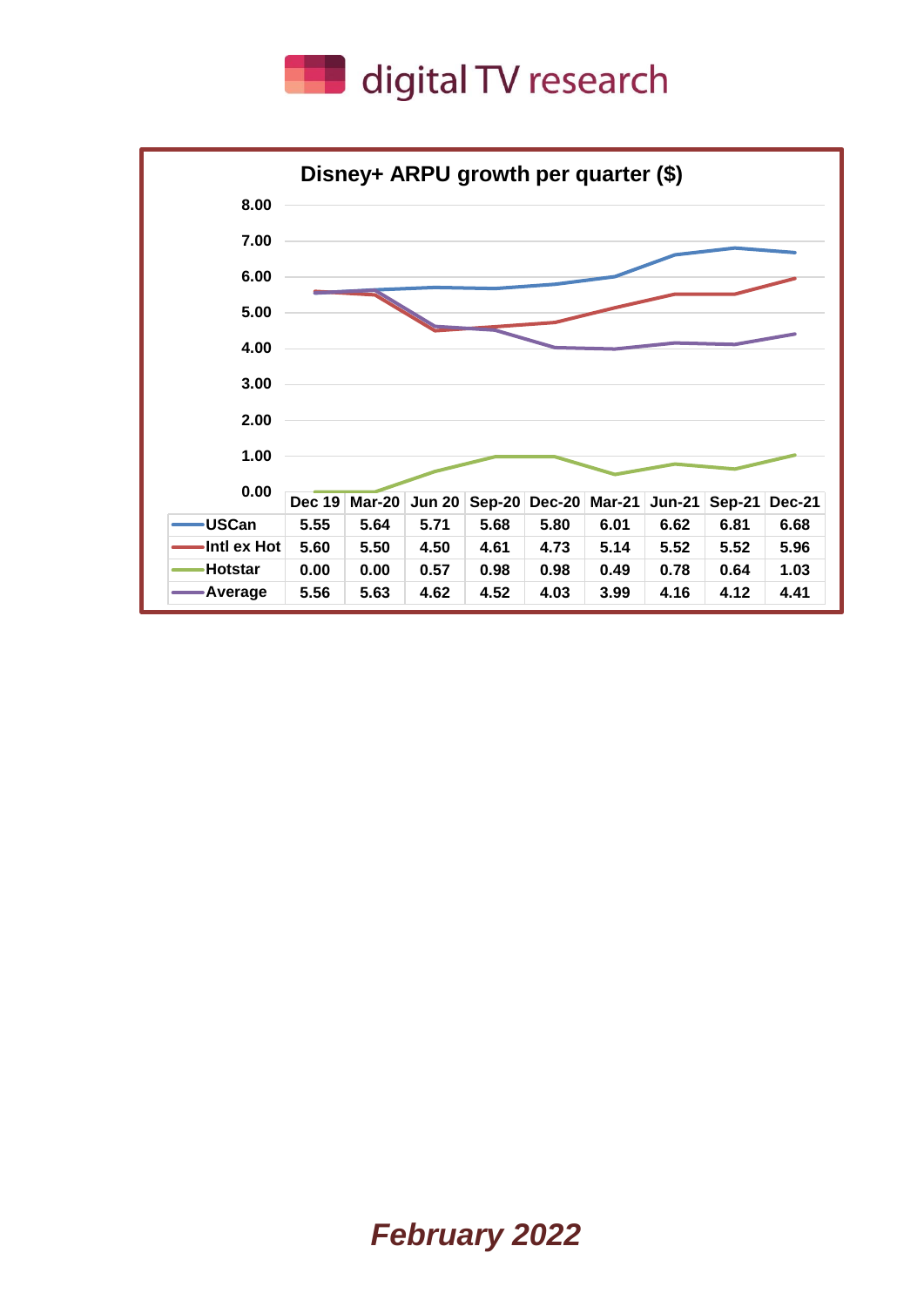

## **MENA pay TV revenues to fall by \$1.5 billion**

Pay TV revenues for 20 countries in the Middle East and North Africa region will fall by 38% between peak year 2016 (\$3.84 billion) and 2027 (\$2.39 billion).

Simon Murray, Principal Analyst at Digital TV Research, said: "Pay TV has never had an easy ride the MENA region. First was the battle with widespread piracy. Next the Saudi government and others banned beIN for four years. Traditional pay TV subscribers are now converting to SVOD platforms."



*Source: Digital TV Research*

Pay TV revenues for the 13 Arabic-speaking countries will be \$915 million by 2027; down from \$1,571 million in 2016. Pay TV subscriber numbers will fall from 3.70 million to 3.14 million over the same period.

Turkish pay TV revenues will reach \$722 million in 2027; \$188 million lower than in 2016. However, the number of pay TV subscribers will grow from 5.92 million in 2016 to 8.25 million in 2027 – so subscribers are paying less.

Cord-cutting in Israel will see 46% of its pay TV subs lost between 2014 to 2027. Pay TV revenues will fall from \$1.15 billion to \$437 million over the same period.

For more information on **[the Middle East and North Africa Pay TV Forecasts](https://digitaltvresearch.com/product/middle-east-and-north-africa-pay-tv-forecasts/)  [report](https://digitaltvresearch.com/product/middle-east-and-north-africa-pay-tv-forecasts/)**, *please contact: Simon Murray, [simon@digitaltvresearch.com,](mailto:simon@digitaltvresearch.com) Tel: +44 20 8248 5051*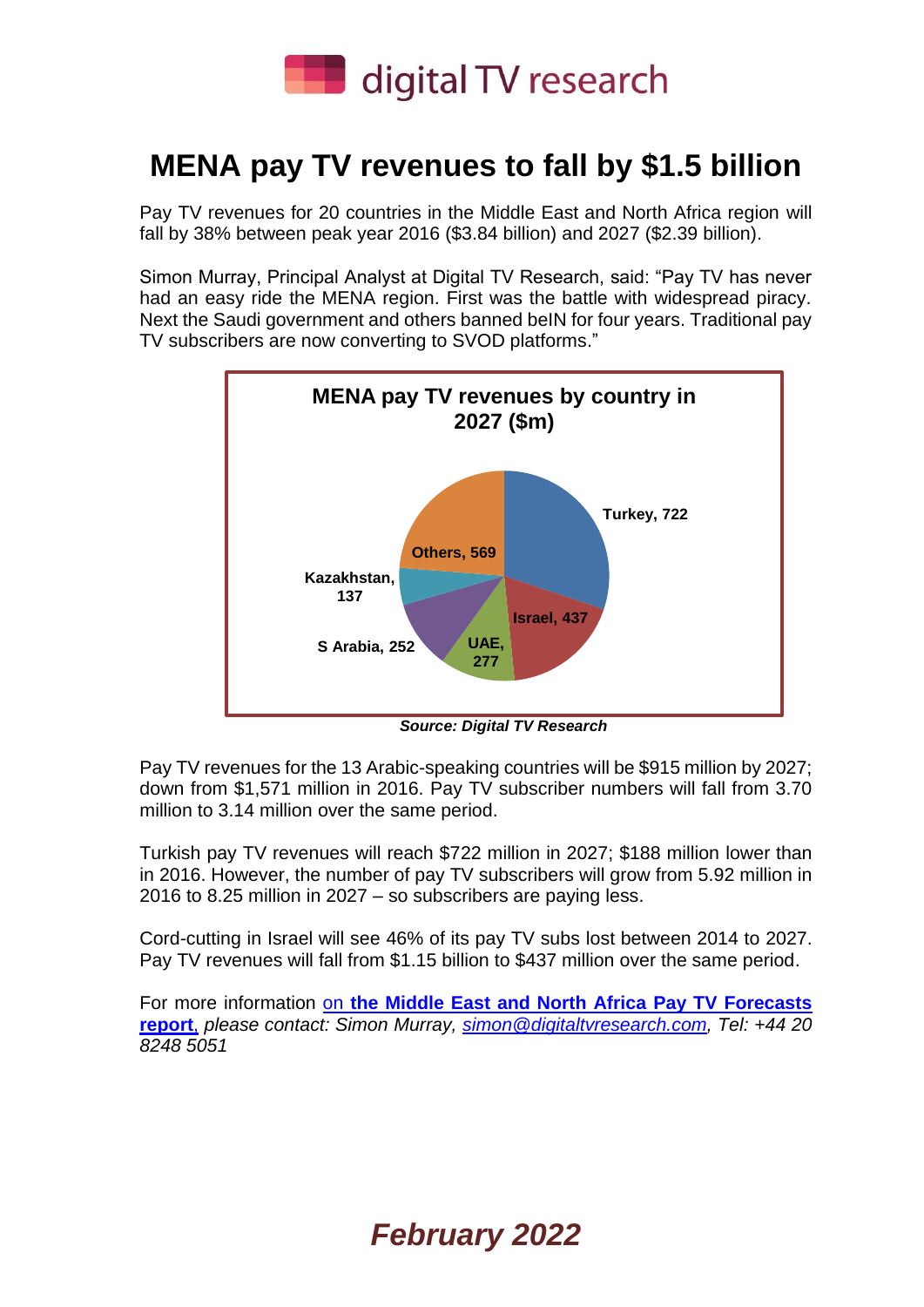

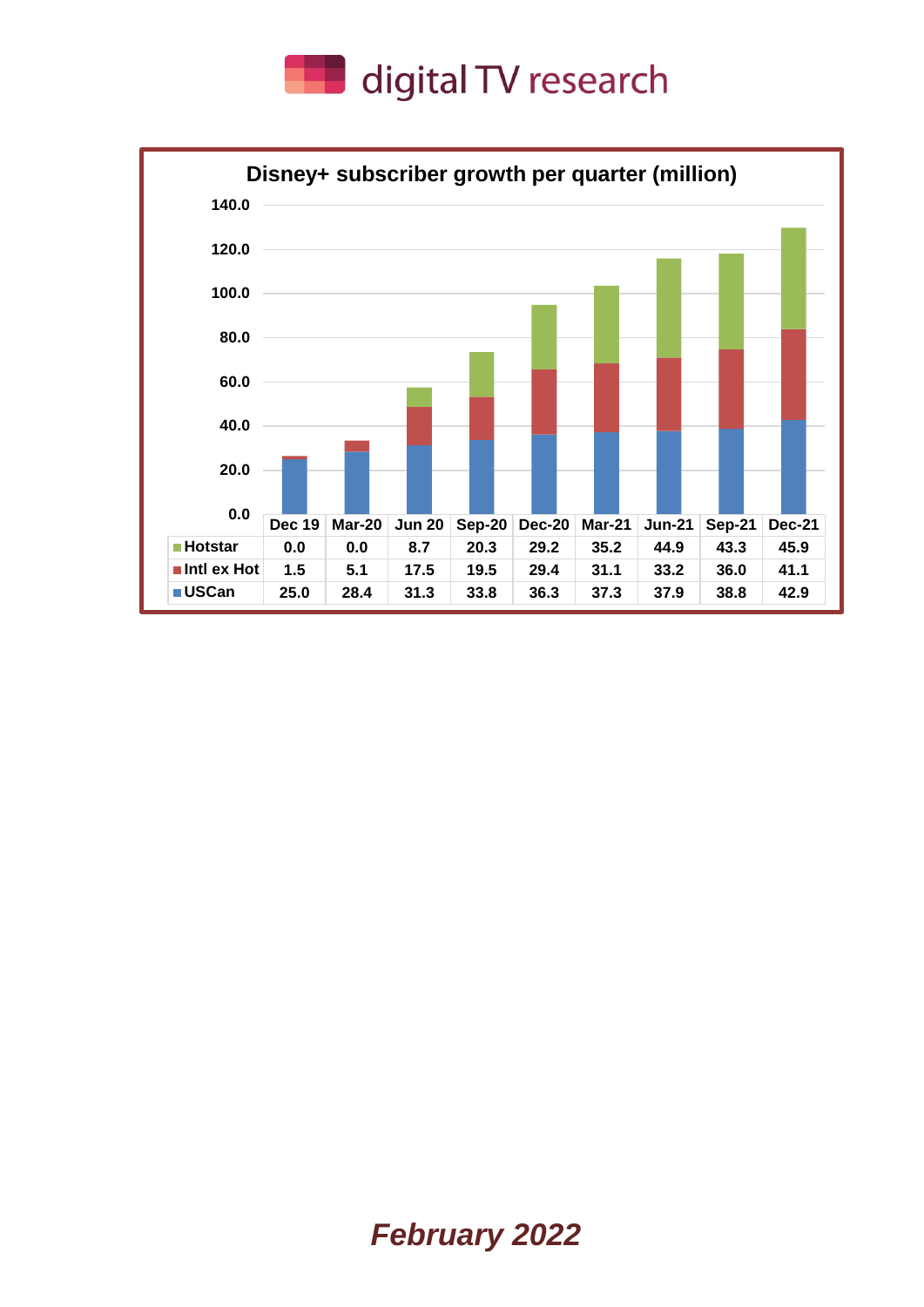

# **Africa to add 18 million pay TV subs**

Africa will add 18 million pay TV subscribers between 2021 and 2027 to take the total to 57 million.

Subscriber numbers will climb by 46% over this period, but pay TV revenues will rise by only 35% - indicating that subscribers will pay less. Pay TV revenues will reach \$6.46 billion by 2027, up from \$4.78 billion on 2021.



Three groups account for 90% of Africa's pay TV subscribers. Multichoice, through its DStv and GOtv platforms, will continue to lead - with 20.8 million subscribers expected by 2027. StarTimes (18.4 million) and Canal Plus (11.2 million) will follow.

Simon Murray, Principal Analyst at Digital TV Research, said: "Few new players are expected. Instead, the three protagonists will battle for supremacy – often by cutting prices."

For more information on **[the Africa Pay TV Forecasts report](https://digitaltvresearch.com/product/africa-pay-tv-forecasts/)**, *please contact: Simon Murray, [simon@digitaltvresearch.com,](mailto:simon@digitaltvresearch.com) Tel: +44 20 8248 5051*